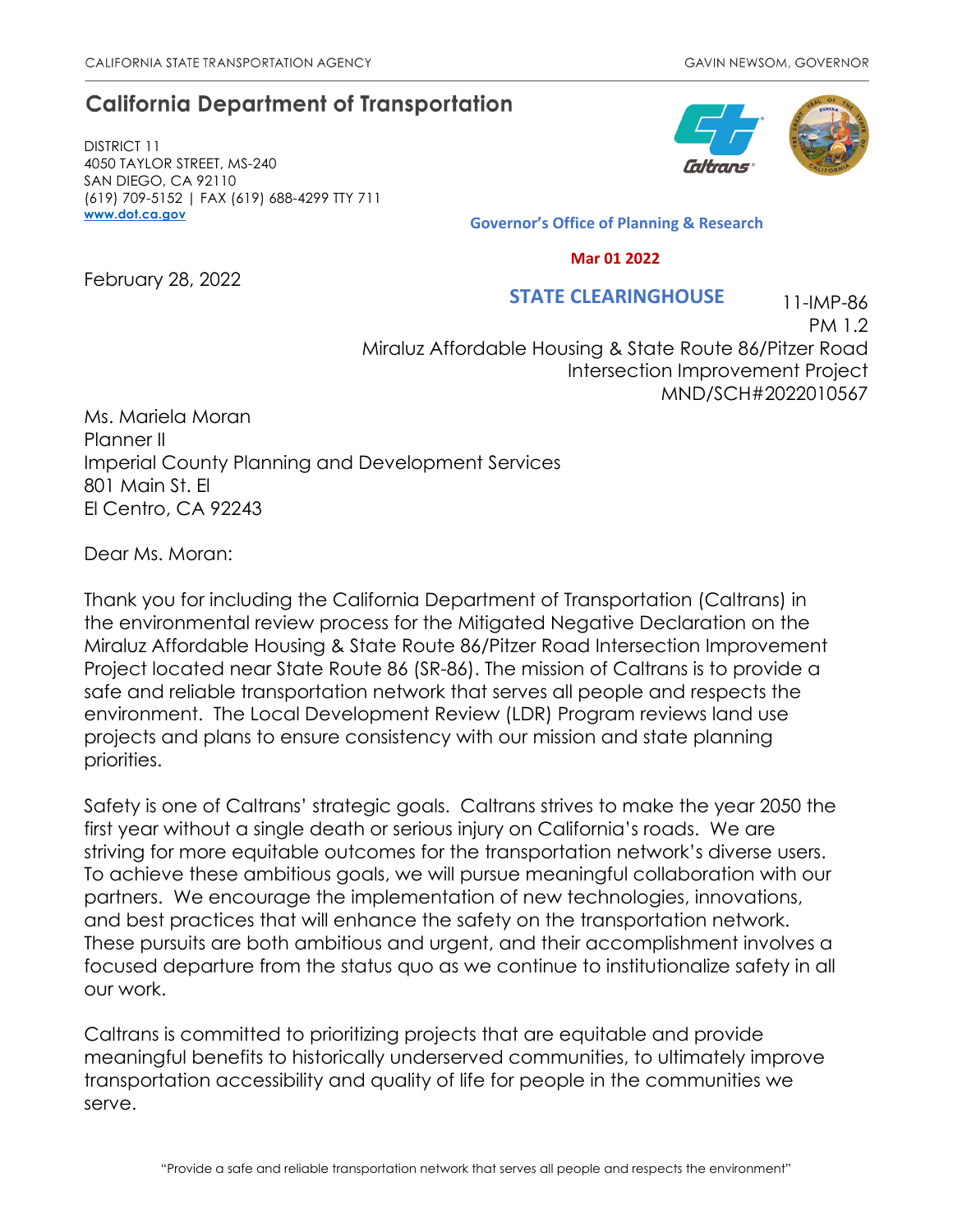We look forward to working with the County of Imperial in areas where the County and Caltrans have joint jurisdiction to improve the transportation network and connections between various modes of travel, with the goal of improving the experience of those who use the transportation system.

Caltrans has the following comments:

#### **Traffic Engineering and Analysis**

- 1. The MND dated January 2022, page 42 of 55, MM-TR00956-22 Traffic stated that: "…..the Developer shall provide a bond or other surety for the construction of a traffic signal at the SR 86/Pitzer Road and a dedication eastbound left turn lane and a dedicated westbound right-turn lane for access onto and off of SR-86 when warrants are met;….". Please clarify and provide signal warrant showing that they are met.
- 2. What is the proposed construction time frame of SR-86/Pitzer Rd intersection?
- 3. The Intersection Control Evaluation dated March 31, 2021 has not been approved by Caltrans. The ICE needs to be approved before any permits will be issued. Please address the comments from Traffic Engineering and Analysis from Caltrans to the County in the letter dated December 15, 2021. Below are the comments that were included in the letter:
	- a. Benefit cost ratio between all alternatives must be provided.
	- b. Approximately cost of Utility relocation for all alternatives should be included.
	- c. The comparison between each alternative must be equivalent. For an example Table 8-1, The additional ROW requirement should be in equal unit for all alternatives.
	- d. A preferred alternative must be identified under Section 8 "Summary of Findings".
	- e. Provide signal traffic warrants for the signal alternative.
	- f. Provide the Synchro files and other files used to analyze traffic for the project.

#### **Signal Operations**

• Please see attached Caltrans' redline comments on the SR-86 and Pitzer Road 75% Design Plans (dated 10-05-2021).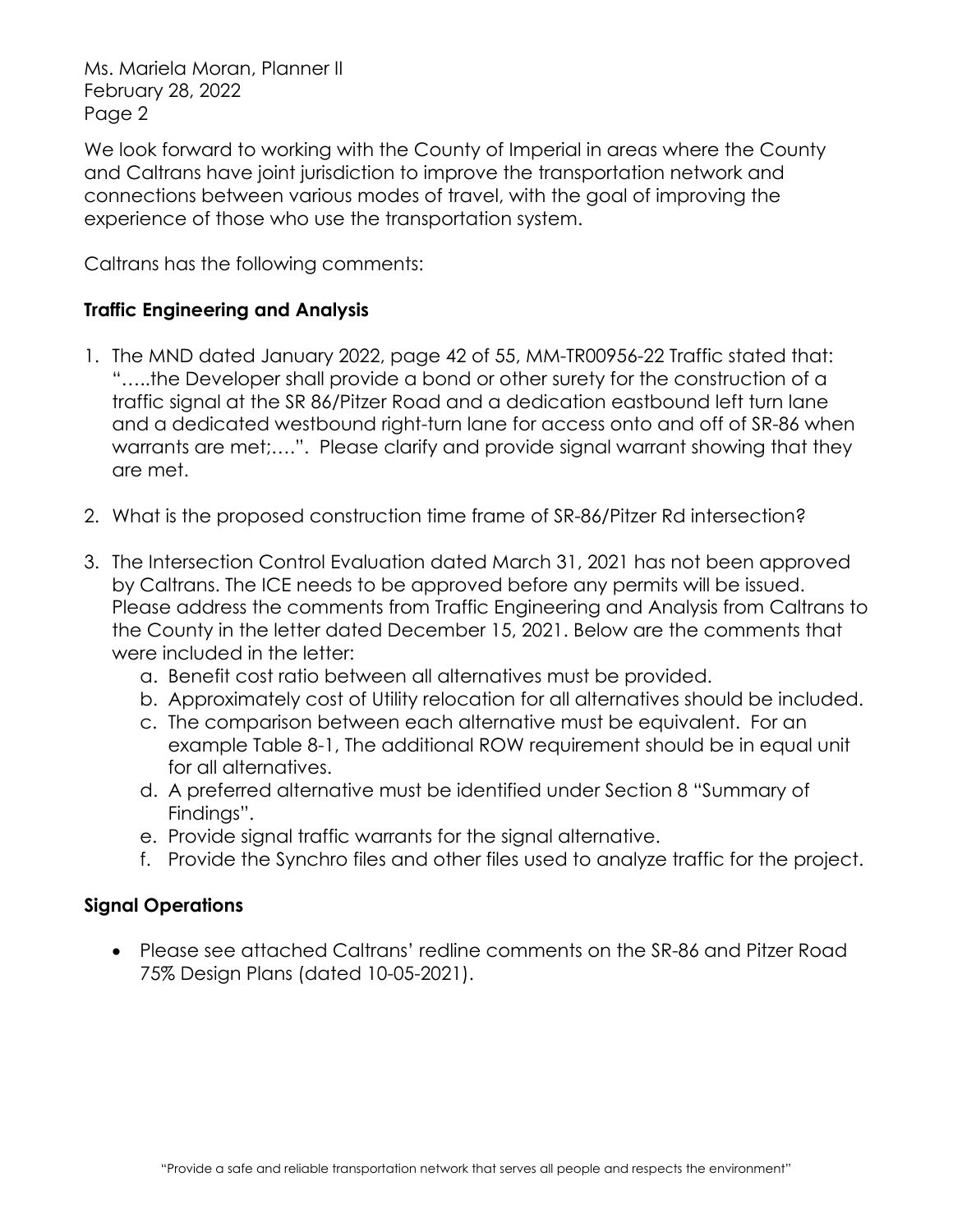#### **Hydrology and Drainage Studies**

To date, Caltrans comments regarding hydrology and drainage provided on January 24, 2022 (via email) have not been addressed. The comments are provided below:

- Coordinate with Caltrans' Survey Branch to obtain SR-86 Right-of-Way (R/W) to be shown and labeled on all plans and maps including the intersection of SR-86 and Pitzer Road.
- Provide SR-86 stationing, centerline, and alignment name to be shown and labeled on all plans and maps containing SR-86.
- Provide a detailed Hydrology and Hydraulics Study for the modification to SR-86 and Pitzer Road intersection using the current Caltrans Highway Design Manual (HDM) criteria.
- Provide copy of all records for all existing drainage features being affected by the proposed roadway improvements to the intersection of SR-86 and Pitzer Road. This includes, but is not limited to: Caltrans as-built plans, City/County Record drawings, permit documents, etc.
- Please provide hydraulic studies, drainage and grading plans for the roadway improvements to the intersection of SR-86 and Pitzer Road for Caltrans to review.
- Provide a pre and post-development hydraulics and hydrology study for the roadway improvements at the intersection of SR-86 and Pitzer Road. Show drainage configurations and patterns.
- Provide drainage plan and details for the roadway improvements to the intersection of SR-86 and Pitzer Road. Include detention basin details of inlets/outlet.
- Provide a contour grading plan with legible callouts and minimal building data for the roadway improvements to the SR-86 and Pitzer Road intersection. Show drainage patterns.

### **Complete Streets and Mobility Network**

Caltrans views all transportation improvements as opportunities to improve safety, access and mobility for all travelers in California and recognizes bicycle, pedestrian and transit modes as integral elements of the transportation network. Caltrans supports improved transit accommodation through the provision of Park and Ride facilities, improved bicycle and pedestrian access and safety improvements, signal prioritization for transit, bus on shoulders, ramp improvements, or other enhancements that promotes a complete and integrated transportation network. Early coordination with Caltrans, in locations that may affect both Caltrans and the County of Imperial, is encouraged.

To reduce greenhouse gas emissions and achieve California's Climate Change target, Caltrans is implementing Complete Streets and Climate Change policies into State Highway Operations and Protection Program (SHOPP) projects to meet multi-modal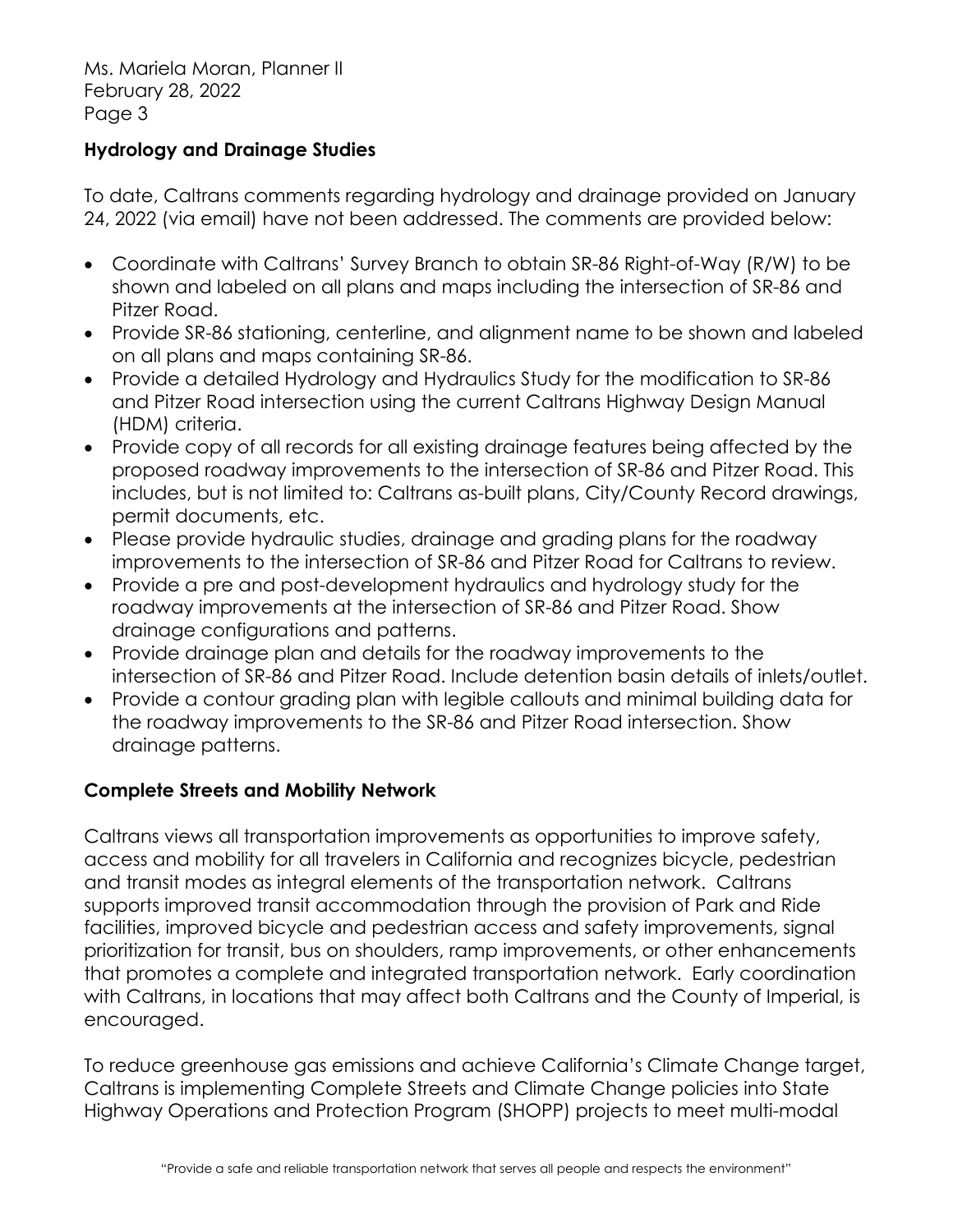mobility needs. Caltrans looks forward to working with the County to evaluate potential Complete Streets projects.

Bicycle, pedestrian, and public transit access during construction is important. Mitigation to maintain bicycle, pedestrian, and public transit access during construction is in accordance with Caltrans' goals and policies.

#### **Land Use and Smart Growth**

Caltrans recognizes there is a strong link between transportation and land use. Development can have a significant impact on traffic and congestion on State transportation facilities. In particular, the pattern of land use can affect both local vehicle miles traveled and the number of trips. Caltrans supports collaboration with local agencies to work towards a safe, functional, interconnected, multi-modal transportation network integrated through applicable "smart growth" type land use planning and policies.

The County should continue to coordinate with Caltrans to implement necessary improvements at intersections and interchanges where the agencies have joint jurisdiction.

### **Traffic Control Plan/Hauling**

Caltrans has discretionary authority with respect to highways under its jurisdiction and may, upon application and if good cause appears, issue a special permit to operate or move a vehicle or combination of vehicles or special mobile equipment of a size or weight of vehicle or load exceeding the maximum limitations specified in the California Vehicle Code. The Caltrans Transportation Permits Issuance Branch is responsible for the issuance of these special transportation permits for oversize/overweight vehicles on the State Highway network. Additional information is provided online at:<http://www.dot.ca.gov/trafficops/permits/index.html>

A Traffic Control Plan is to be submitted to Caltrans District 11, including the interchanges at SR-86 and Pitzer Road, at least 30 days prior to the start of any construction. Traffic shall not be unreasonably delayed. The plan shall also outline suggested detours to use during closures, including routes and signage.

Potential impacts to the highway facilities (SR-86) and traveling public from the detour, demolition, and other construction activities should be discussed and addressed before work begins.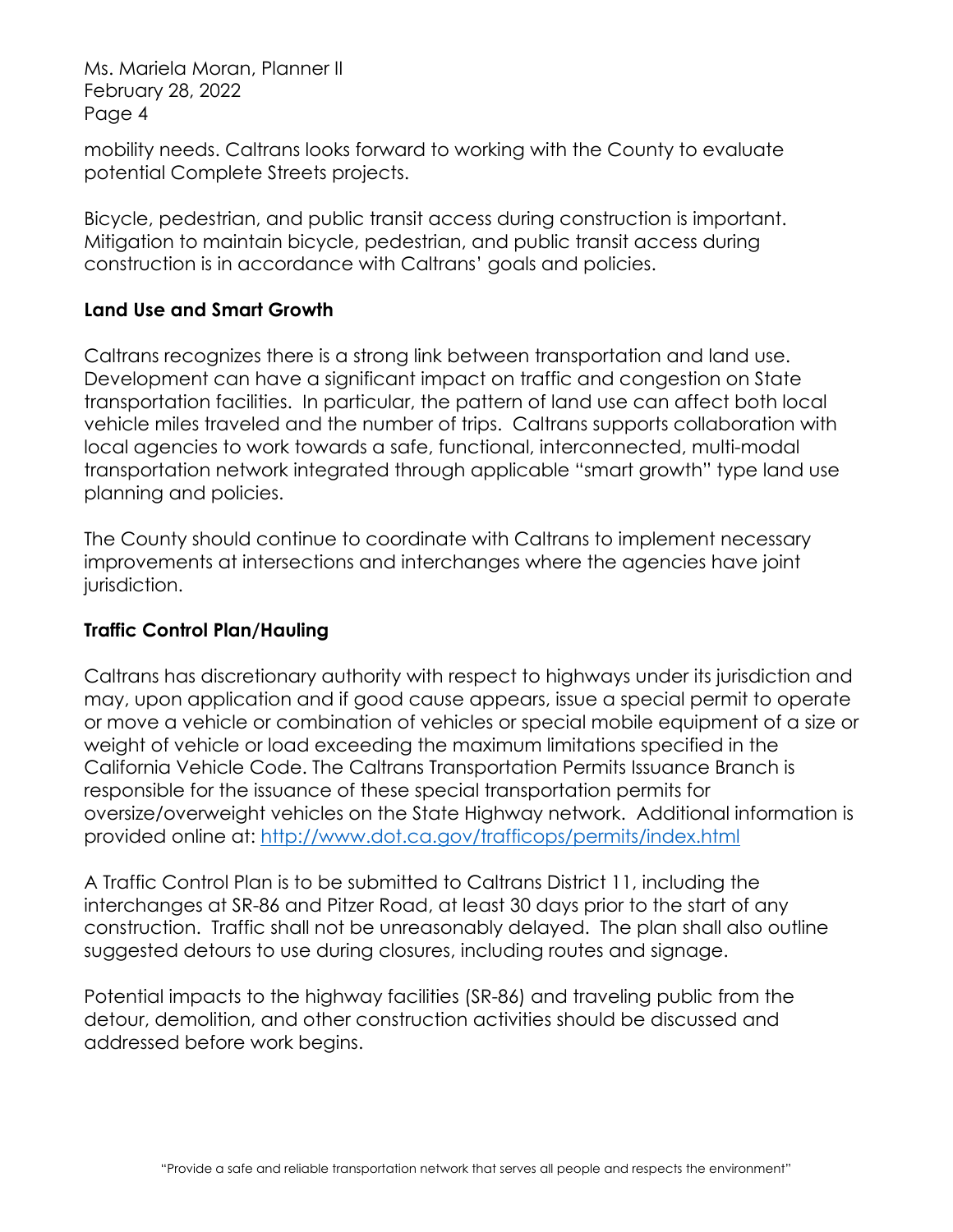#### **Noise**

The applicant must be informed that in accordance with 23 Code of Federal Regulations (CFR) 772, the Department of Transportation (Caltrans) is not responsible for existing or future traffic noise impacts associated with the existing configuration of SR-86.

#### **Materials Engineering**

- Please provide structural section calculations for both roadway and driveways, including Traffic Index on SR-86 for Caltrans' review.
- With the signalized intersection selected as the preferred alternative and depending on the truck traffic data submitted with the structural section calculations, Caltrans may require a Large Stone Matrix (LSM) Hot Mix Asphalt (HMA) for use on this project. LSM HMA may achieve high levels of rutting/shoving resistance and durability.
- Confirm that the HMA binder grade will be PG 70-10.

#### **Environmental**

It appears the concept plans are proposing modifications to the Imperial Irrigation District (IID) Daffodil Canal along SR-86 and Pitzer Road when we look at the overlay and compare them with the existing for both the roundabout and signalized intersection concept plans. We need to know a little more about ownership to understand what may be involved in rebuilding the Daffodil Canal. Are there any additional facts that might be shared about what we anticipate be required for the reconstruction of the canal undercrossing culvert?

#### Air Quality

The Air Quality and Greenhouse Gas Emissions sections in the MND have satisfied the requirements to evaluate and address air quality impacts from the proposed project.

#### Hazardous Waste

The Hazards and Hazardous Materials section of the MND has satisfied the requirements to evaluate and address hazardous waste impacts from the proposed project.

A hazardous waste concern for this project is aerially deposited lead (ADL). Elevated levels of ADL are common in the soil adjacent to State highways and can also be found underneath some existing road surfaces due to past construction activities. ADL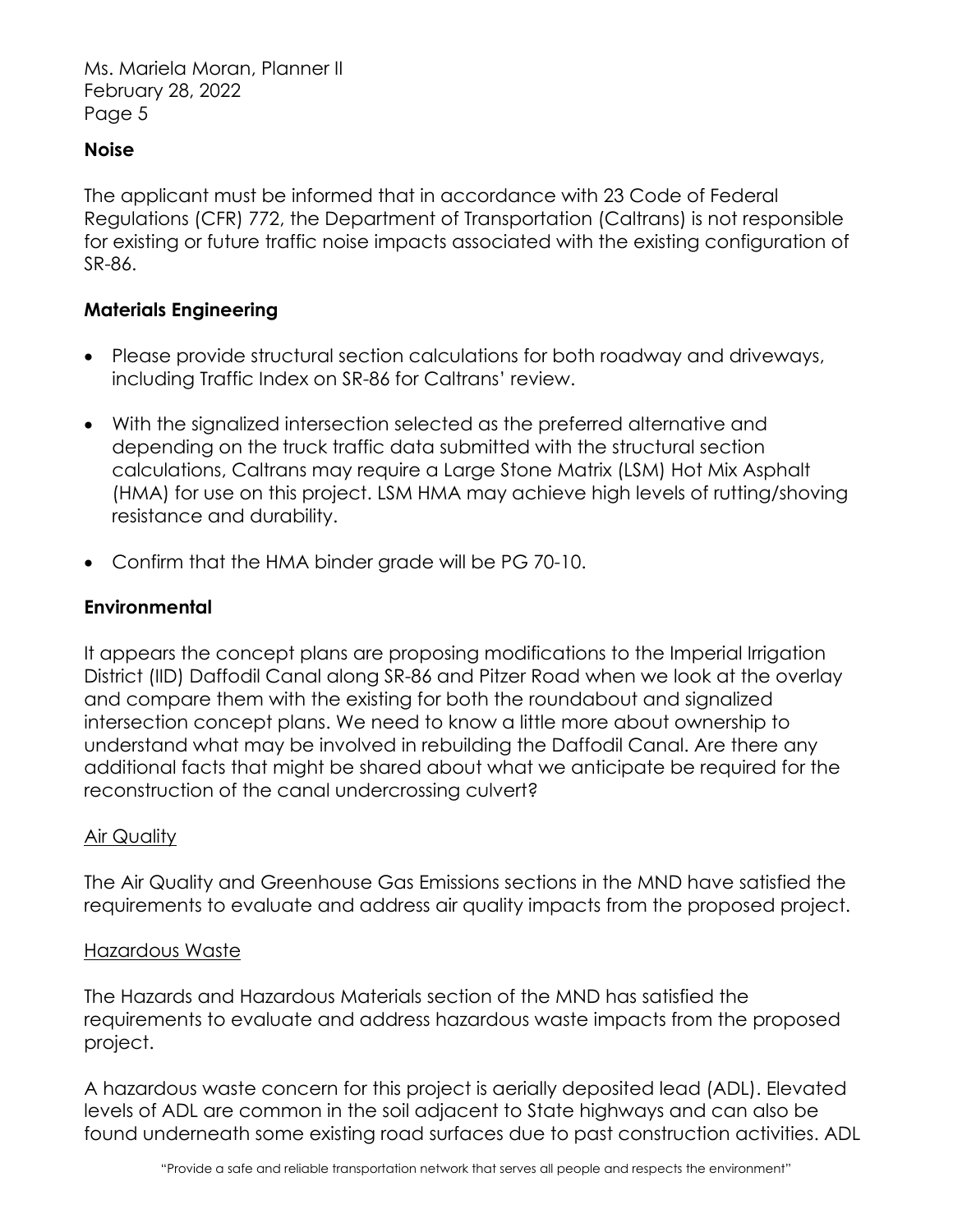is usually found within 30 feet of the edge of the pavement and within the top six inches of the soil. In some cases, the lead is as deep as two to three feet below the surface. The Department of Toxic Substances Control (DTSC) sets regulatory thresholds for lead in soil, based on risk assessment work performed by CalEPA's Office of Environmental Health Hazard Assessment (OEHHA). It is the Permittee's responsibility to comply with the DTSC ADL requirements for roadway soil management.

#### Noise

The Noise section of the MND has satisfied the requirements to evaluate and address noise impacts from the proposed project.

### **Right-of-Way**

- Per Business and Profession Code 8771, perpetuation of survey monuments by a licensed land surveyor is required, if they are being destroyed by any construction.
- Any work performed within Caltrans' R/W will require discretionary review and approval by Caltrans and an encroachment permit will be required for any work within the Caltrans' R/W prior to construction.

Additional information regarding encroachment permits may be obtained by contacting the Caltrans Permits Office at (619) 688-6158 or emailing [D11.Permits@dot.ca.gov](mailto:D11.Permits@dot.ca.gov) or by visiting the website at [https://dot.ca.gov/programs/traffic-operations/ep.](https://dot.ca.gov/programs/traffic-operations/ep) Early coordination with Caltrans is strongly advised for all encroachment permits.

#### **Right-of-Way Utilities**

approved.

Heber Meadows Land Holdings LLC shall prepare and submit to Caltrans closure plans as part of the encroachment permit application. The plans shall require that closure or partial closure of SR-86 be limited to times as to create the least possible inconvenience to the traveling public and that signage be posted prior to the closure to alert drivers of the closure in accordance with Caltrans requirements. Traffic shall not be unreasonably delayed. The plan shall also outline suggested detours to use during the closures, traffic, including routes and signage. The Highway Closure Plan, as part of the encroachment permit, should be submitted to Caltrans at least 30 days prior to initiating installation of the crossings. No work shall begin in Caltrans' R/W until an encroachment permit is

Any work performed within Caltrans' R/W will require discretionary review and approval by Caltrans and an encroachment permit will be required for any work within the Caltrans' R/W prior to construction. As part of the encroachment permit process, the applicant must provide an approved final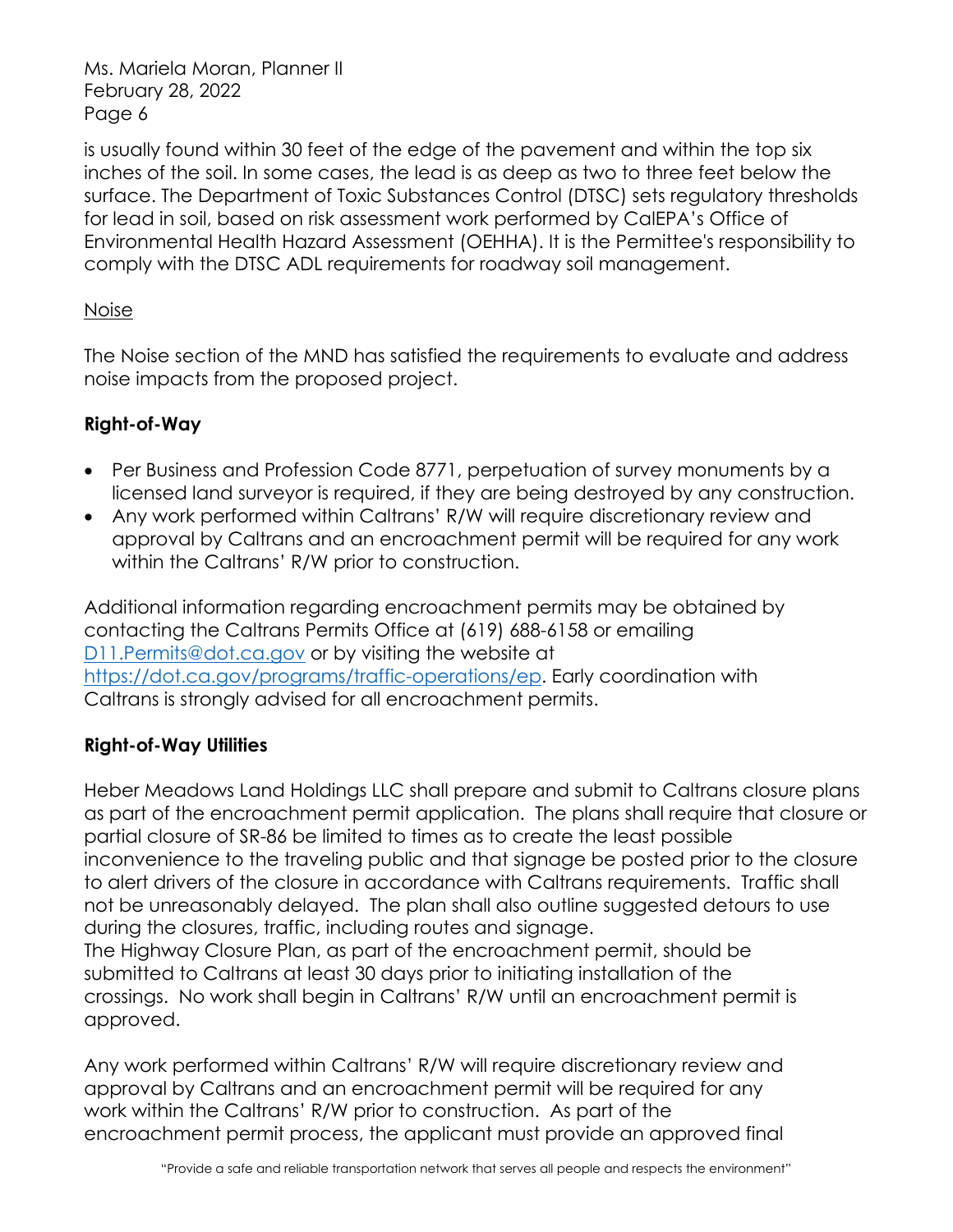environmental document including the California Environmental Quality Act (CEQA) determination addressing any environmental impacts with the Caltrans' R/W, and any corresponding technical studies.

Please see the following chapters in the Caltrans' manuals:

- Chapter 600 of the Encroachment Permits Manual for requirements regarding utilities and state R/W: [https://dot.ca.gov/-/media/dot-media/programs/traffic](https://dot.ca.gov/-/media/dot-media/programs/traffic-operations/documents/encroachment-permits/chapter-6-ada-a11y.pdf)[operations/documents/encroachment-permits/chapter-6-ada-a11y.pdf](https://dot.ca.gov/-/media/dot-media/programs/traffic-operations/documents/encroachment-permits/chapter-6-ada-a11y.pdf) .
- Chapter 2-2.13 of the Plans Preparation Manual for requirements regarding utilities and state R/W: [https://dot.ca.gov/-/media/dot](https://dot.ca.gov/-/media/dot-media/programs/design/documents/cadd/ppm-text-ch2-sect2-13-a11y.pdf)[media/programs/design/documents/cadd/ppm-text-ch2-sect2-13-a11y.pdf](https://dot.ca.gov/-/media/dot-media/programs/design/documents/cadd/ppm-text-ch2-sect2-13-a11y.pdf)
- Chapter 17 of the Project Development Procedures Manual [https://dot.ca.gov/-](https://dot.ca.gov/-/media/dot-media/programs/design/documents/pdpm-chapter17-a11y.pdf) [/media/dot-media/programs/design/documents/pdpm-chapter17-a11y.pdf.](https://dot.ca.gov/-/media/dot-media/programs/design/documents/pdpm-chapter17-a11y.pdf)

If you have any questions or concerns, please contact Charlie Lecourtois, LDR Coordinator, at (619) 985-4766 or by e-mail sent to [Charlie.Lecourtois@dot.ca.gov.](mailto:Charlie.Lecourtois@dot.ca.gov)

Sincerely,

Maurice A. Eaton

MAURICE EATON Branch Chief Local Development Review

Attachment – Caltrans Redline Comments on SR-86 & Pitzer Road 75% Design Plans 10-05-2021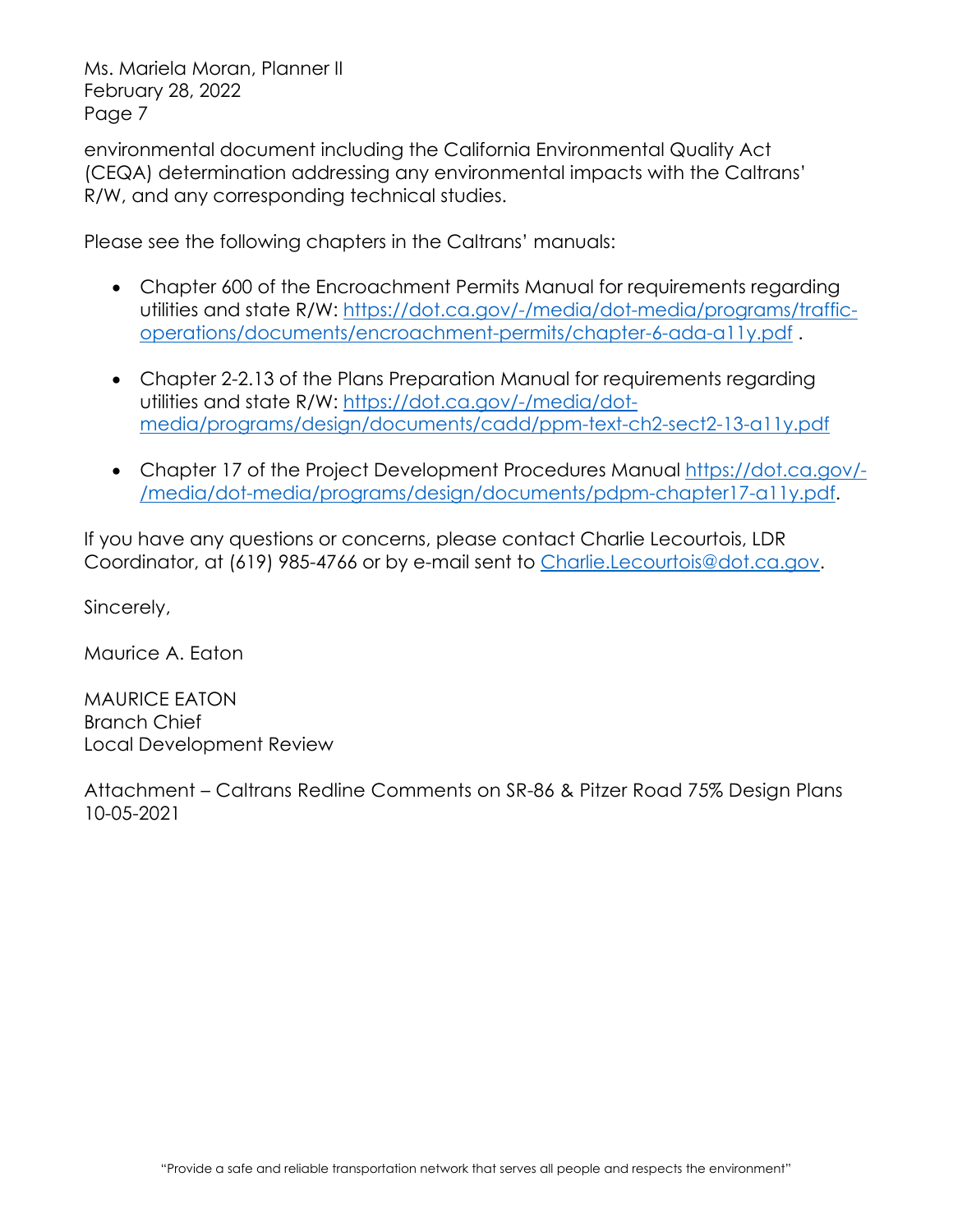|                                 | EGAN CIVIL, INC.<br>PO BOX 5282<br>LA QUINTA, CA 92248—5282 |                                             |  |  |  |  |  |  |  |  |
|---------------------------------|-------------------------------------------------------------|---------------------------------------------|--|--|--|--|--|--|--|--|
| IUXÒÖÁQUÜÁÒŠÒÔVÜQÔŒŠÁY UÜSÁJÞŠŸ |                                                             | VÜŒXXÔÁÙ@ŎÞŒŠÁBÁŠ@ŎPVŒ                      |  |  |  |  |  |  |  |  |
| 20<br>-20<br>40<br>10           | 60                                                          | OF<br><b>SHEET</b><br><b>REVISION DATES</b> |  |  |  |  |  |  |  |  |
| SCALE: 1"=20'                   | PLOT DATE: 10/05/2021                                       | F€                                          |  |  |  |  |  |  |  |  |

FURNISH AND INSTALL 120V/240V TYPE III-CF SERVICE EQUIPMENT ENCLOSURE WITH TYPE V PEC AND THE FOLLOWING  $\equiv$  CIRCUIT BREAKERS:

METER A (TC-1) METER B (LS-1) 100A 240V 2P CB (MAIN) 100A 240V 2P CB (MAIN) 50A 120V 1P CB (SIGNAL) 30A 120V 1P CB (LTG) FURNISH AND INSTALL VIDEO IMAGE VEHICLE DETECTION SYSTEM (VIVDS) CAMERA ON THE SIGNAL MAST ARM. INCLUDES  $\tilde{\to}$  connecting video and power cables from the camera to the controller cabinet. Routing of the cables are LEFT TO THE CONTRACTOR WITH THE APPROVAL OF THE CALTRANS. INSTALL 3" SCH. 40 PVC. CONTRACTOR SHALL COORDINATE WITH IID FOR EQUIPMENT AND INSTALLATION REQUIREMENTS FROM PROPOSED TYPE III-CF SERVICE CABINET TO THE PROPOSED SERVICE POINT OF CONNECTION. <sup>4</sup>





## ÔUÞÙVÜWÔVQUÞÁÞUVÒÙK

FURNISH AND INSTALL 2070 CONTROLLER WITH 2070-6A MODEM AND TYPE 332 CABINET. FURNISH AND INSTALL C2 CONNECTOR, GPS TIME SOURCE, ANTENNA AND REMOTE ACCESS CARD WITH MULTI DISPLAY PORT VIDEO DETECTIONS. FURNISH AND INSTALL EXTERNAL BATTERY BACK-UP YSTEM. <sup>1</sup>

FURNISH AND INSTALL SIGN ON MAST ARM PER CALTRANS STANDARD PLAN ES-7N, DETAIL U. <sup>5</sup>

| PERMIT NUMBER                | <b>DIST</b> | COUNTY              | ROUTE                             | TOTAL PROJECT |                                        | SHEET<br>No.                 | <b>SHEETS</b>      |
|------------------------------|-------------|---------------------|-----------------------------------|---------------|----------------------------------------|------------------------------|--------------------|
|                              | 11          | IMPERIAL            | 86                                | $1.26 - 0.92$ |                                        | $\left  \right $             | XX                 |
|                              |             |                     | <b>DUVAUUAOUDUVÜMÔVOIDESSIONA</b> |               |                                        |                              |                    |
|                              |             |                     |                                   |               | ISTERIO                                |                              |                    |
| DATE<br>STATE REPRESENTATIVE |             |                     |                                   |               | C                                      | BRADLEY DONAIS               | <b>ANDIZITIE</b>   |
|                              |             | PLANS APPROVAL DATE |                                   |               | No. 68828<br>$\sqcup$<br>$\alpha$<br>☆ | Exp.09/30/2023               | .<br>ਨ<br><i>শ</i> |
|                              |             |                     |                                   |               |                                        | CIVIL<br>STATE OF CALIFORNIA |                    |
|                              |             | EGAN CIVIL, INC.    |                                   |               |                                        |                              |                    |
|                              |             | PO BOX 5282         | LA QUINTA, CA 92248-5282          |               |                                        |                              |                    |
|                              |             |                     |                                   |               |                                        |                              |                    |
|                              |             |                     |                                   |               |                                        |                              |                    |
|                              |             |                     |                                   |               |                                        |                              |                    |
|                              |             |                     |                                   |               |                                        |                              |                    |
| $\pm$ : $1"=20'$             |             |                     |                                   |               |                                        |                              |                    |
|                              |             |                     |                                   |               |                                        |                              |                    |
|                              |             |                     |                                   |               |                                        |                              |                    |
|                              |             |                     |                                   |               |                                        |                              |                    |
|                              |             |                     |                                   |               |                                        |                              |                    |
| munumment promonument        |             |                     |                                   |               |                                        |                              |                    |

# **75% CALTRANS PLAN SUBMITTAL SET**